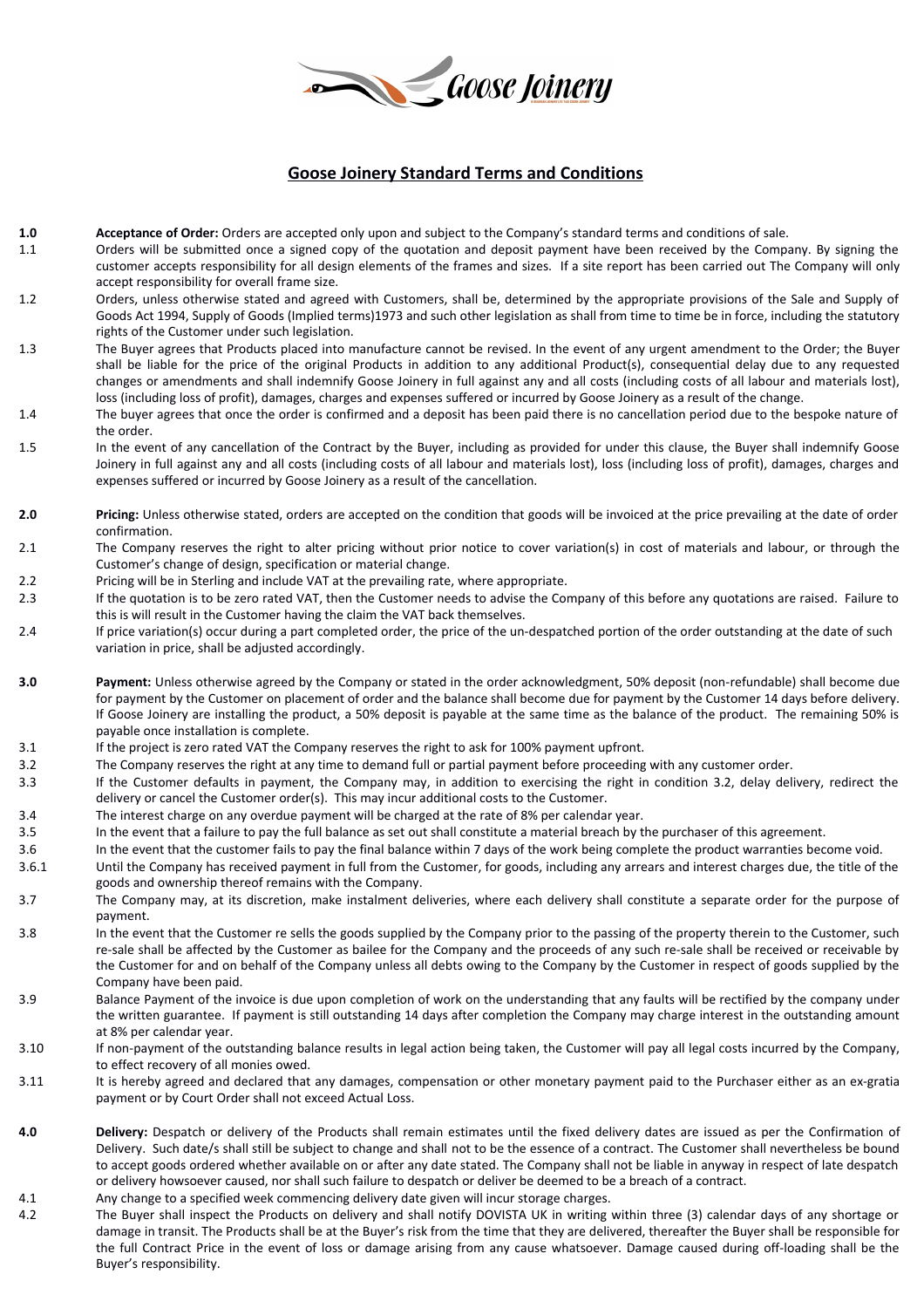- 4.3 Goods will be shipped direct to the Customer unless prior agreement with the Company. However, in this instance additional delivery costs and storage costs will be charged.
- 4.4 Should unforeseen circumstances arise; the Company reserves the right to use other means and methods of delivery to customers which could result in additional costs to the Customer.
- 4.5 The customer must be available to oversee the delivery. If no one is onsite on the day of delivery additional charges will apply for redelivery and storage.
- 4.6 The Customer must not schedule or commence any installation work until after the Customer has received its Order and checked all the Goods for any defects or missing parts.
- **5.0 Claims:** for non-delivery, or liability (section 4.3/4.4 above) will not be incurred by the Company.
- **6.0 Defective/Damaged Goods:** Claims against the Company for goods represented by the Customer to be defective/damaged, from whatsoever cause, will not be entertained, and the Company shall incur no liability in respect thereof unless written notification and photographic evidence (on the pallets for Rationel/Velfac products) is received within 3 days after the date of receipt.
- 6.1 The Company reserves the right to inspect goods, in the event of the Customer making a claim against the Company, for any reason whatsoever. The goods in respect of any such claim to be preserved intact where delivered for a period of 5 days from the notification of a claim, within which time the Company shall have the right to attend and investigate the complaint. No claim by the Customer will be accepted unless this condition is strictly complied with.
- **7.0 Limit of Liability:** In the event of any claim against the Company in respect of any matter whatsoever, the Company's liability (if any) shall be limited to the replacement of the goods sold in respect of which the liability arises, if required and practicable, or the Customer shall be given a credit for the invoiced value of the order.
- 7.1 Under no circumstances whatsoever shall the Company be liable for any consequential loss or damage, any personal injury or loss of any property, other than stated herein howsoever and whatsoever arising.
- 7.2 Goods supplied by the Company shall be at the Customers risk immediately on delivery to the Customer or into custody on the Customers behalf (whichever occurs first)
- 7.3 It is hereby agreed and declared that any damages, compensation or other monetary payment paid to the Purchaser either as an ex-gratia payment or by Court Order shall not exceed Actual Loss.
- **8.0 Force Majeure** The Company shall not be deemed in breach of the contract or otherwise liable to the Customer by reason of any delay in performance, or non-performance of its obligations under the Contract to the extent that such delay or non-performance is caused by strikes, lock-outs or other industrial action or trade disputes (whether involving employee of the Company or third party); difficulties in obtaining raw material, labour, fuel, parts or machinery, power failure or breakdown in machinery; failure of its supplier's or contractor's or any other event or circumstance beyond the Company's reasonable control including without limitation, war, fire, flood or storm, explosion, accident, civil disturbance, governmental restrictions and/or guidelines including but not limited to statutory guidance on pandemics and epidemics, shortage or unavailability of stock or manpower, industrial action and transportation delays. In any such event the Company may, without liability to the Customer, reasonably vary the terms of the Contract including but not limited to extending the time for performing the contract by a period at least equal to the time lost due to such an event.
- **9.0 Design Changes:** The Company reserves the right to effect changes of a technical, material or legislative nature, without prior notice. 9.1 Sample windows are intended to demonstrate the working of a typical window and the material used. The windows and other products, the subject of this Agreement, will be manufactured in the manner the Company consider most suitable and such materials of suitable quality as the Company considers to be required shall be used in the manufacture and installation of the products.
- **10.0 Customer Specifications:** The Customer shall indemnify the Company against any and all liability arising through execution by the Company of any order placed by the Customer in accordance with the Customer's specifications where such execution infringes any patent, trademark or registered design not owned by the Customer or Company.
- **11.0 Product Warranty:** Goods supplied by the Company to the Customer is warranted against material and manufacturing defects for the periods set out below, commencing from the date of despatch of the goods, and subject to the limits shown.
- 11.1 DOVISTA UK Products warranty
	- Twelve (12) years "aluminium sash timber frame" (V200), windows
	- Ten (10) years "aluminium-clad sash timber frame" (Ribo, Aura plus, Forma plus), windows
	- Five (5) years "timber" (Aura, Forma), windows, and all doors (entrance, patio, sliding, Bi-fold and casement)
	- Two (2) years electrical components and accessories such as door handles, door cylinders, restrictors (including Dorma) and cills

PROVIDED that: (a) the Products have been installed, transported, maintained and used in accordance with any instructions, recommendations or specifications of DOVISTA UK, whether oral or in writing or best industry practice; (b) the Buyer has notified DOVISTA UK of any defect in writing within three (3) calendar days of any shortage or damage in transit. (c) the defect was not caused by fair wear and tear, neglect, misuse or improper adjustment

- 11.1.1 Where Products contain glass panes the warranty shall only apply if the following requirements have been met:
	- a. the glass panes must have been fitted in the DOVISTA UK factory or by a DOVISTA UK approved installer or service engineer
	- b. the glass panes in the spacer track must have been stamped with the date of production (year/month)
	- c. the glass panes must not have been damaged by external conditions, i.e., knocks or blows, or by movements of adjoining buildings
	- d. the glass panes must not have been damaged by frost, thermal effect or any chemicals

the glass panes must not have been exposed to any processing after delivery, i.e., grinding, sand blasting, etching, painting, sticking on, or any other surface treatment and the drain path on the window system must not have been blocked

11.2 Bespoke Hand Made Joinery **Product warranty** For window elements:

Two (2) years - timber window construction Five (5) years - Air-tight in glazing unit Three (3) years - Hardware Three Two (2) years Coating For other elements: Two (2) years 2 years Front door

Two (2) years 2 years Patio doors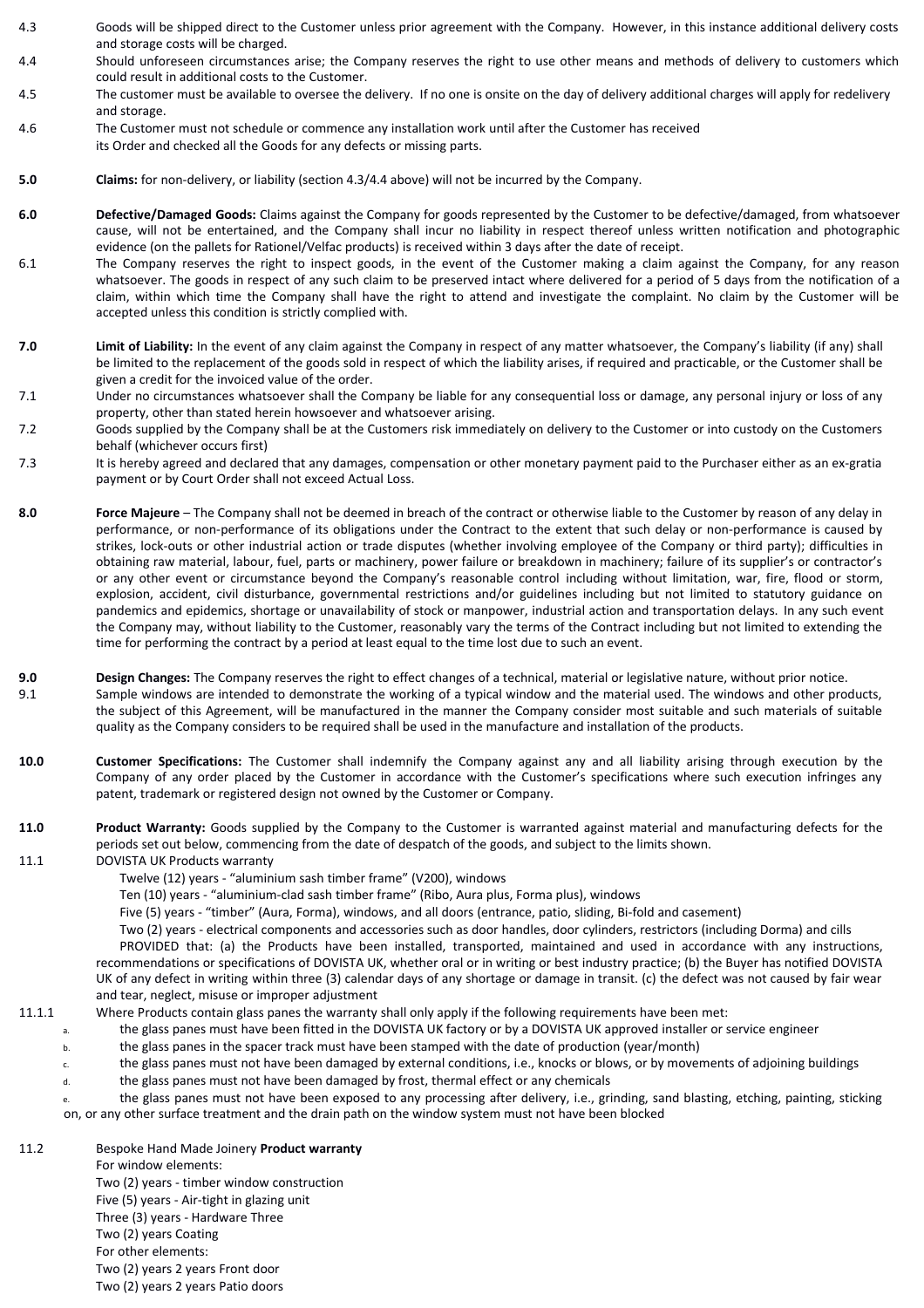Two (2) years 2 years Bi Fold doors

One (1) year Accessories installed in products: locks, cylinders, handles, escutcheons

#### 11.2.1 WARRANTY DOES NOT COVER

Effects caused by chemical agents and adhesive tapes

Damages made due to random incidents

Differences in tints on painted covers caused by natural grains figure and wood discolour

Visible wood structure caused by natural grain figure

Natural changes in wood colour under painted covers caused by sunbeams

Normal exploitation wear out and small defects not causing difficulties in usage

Faults made due to wrong exploitation as well as exploitation in incorrect conditions inside the house – relative humidity under 40% or over 70%

Attributes due to conifer tree usage like resin leakage

Surface dirt caused by normal exploitation

Product damages caused due to incorrect usage of hardware features

Damages made due to wrong transport

Products incorrectly fitted

Damages made due to incorrect usage and conservations

Products not maintained correctly

In those which occur some discolours, damages, depreciation of elements and subgroups caused due to wood bulking dictated by humidity overdoes in the house – over 70% - making any soak works (i.e., plasters, screed, concrete works) after installing carpentry with not enough ventilation and unventilated room during exploitation

Faults made due to changes by customer during warranty period

Other faults made by customer

## 11.2.1.1 WARRANTY CONDITIONS FOR GLAZING UNITS

- Goose Joinery use compound glazing, special glazing and single glazing only from the best manufacturers. Because of newest technology compound glazing can protect from heat loss, overheat, protect from noise as well as burglars. Compound Glass products have warranty of 5 years, warranty covers only air -tightness.
- II. Customer is obligated at the latest till signing acknowledgment date to check quality of glazing unit. After this, customer will be able only to notify about air - tightness faulty
- III. Physical features of glass and glazing unit construction decide about certain attributes which are not faults and are not covered by warranty, like:
	- a. Glass cracks
	- b. Condensation of water steam outside glazing compound
	- c. Interference symptoms
	- d. Glass concave and convex
	- e. Tint deflection
	- "Astragal ringing"
	- g. Glass humidification due to moisture
	- h. Aeolotropy in toughened glass
	- Glazing compound from ornament glass made on customer request with pattern pane inside unit
- IV. ACCEPTABLE GLASS FAULTS
	- a. Faulty marks smaller than 0.5 mm are not covered
	- b. Faults 0.5–1.0 mm cannot be gathered, minimum four faults in distance from 200 mm from each other
	- c. Scratches up to 75mm long if their local density does not make visible fault. During examination we take only faults visible from distance of 60 cm on black matt background in natural light condition with scattered daylight (e.g., clouded sky) without direct lighting from opposite side (e.g., light from sun beams) natural angle of view

## 11.3 **Aluminium Products warranty**

Product dependant, available upon request.

## 11.3.1 **Aluminium Products Glass Warranty**

This Warranty covers all standard type insulating glass units compliant with EN1279 and incorporating only components of the type listed below:

- 4mm 12mm annealed, rolled or toughened glass
- 6.4mm 13.5mm laminated safety glass Spacer Bar
- 4mm 6mm Super Spacer/Heritage Bar
- 6mm 20mm aluminium spacer bar
- 6mm 20mm warm edge plastic and stainless-steel spacer bar Edge Seal
- Butyl primary seal
- Polysulphide or silicone secondary seal Sightline
- 8mm minimum Sightline 5 Years

Conditions of Warranty This warranty is subject to the following conditions:

` • That the buyer acknowledges that the product at the time of delivery was undamaged and free from any defects.

• That the product is protected from contact with wet cement, hard foreign objects, metals and materials likely to cause abrasive damage